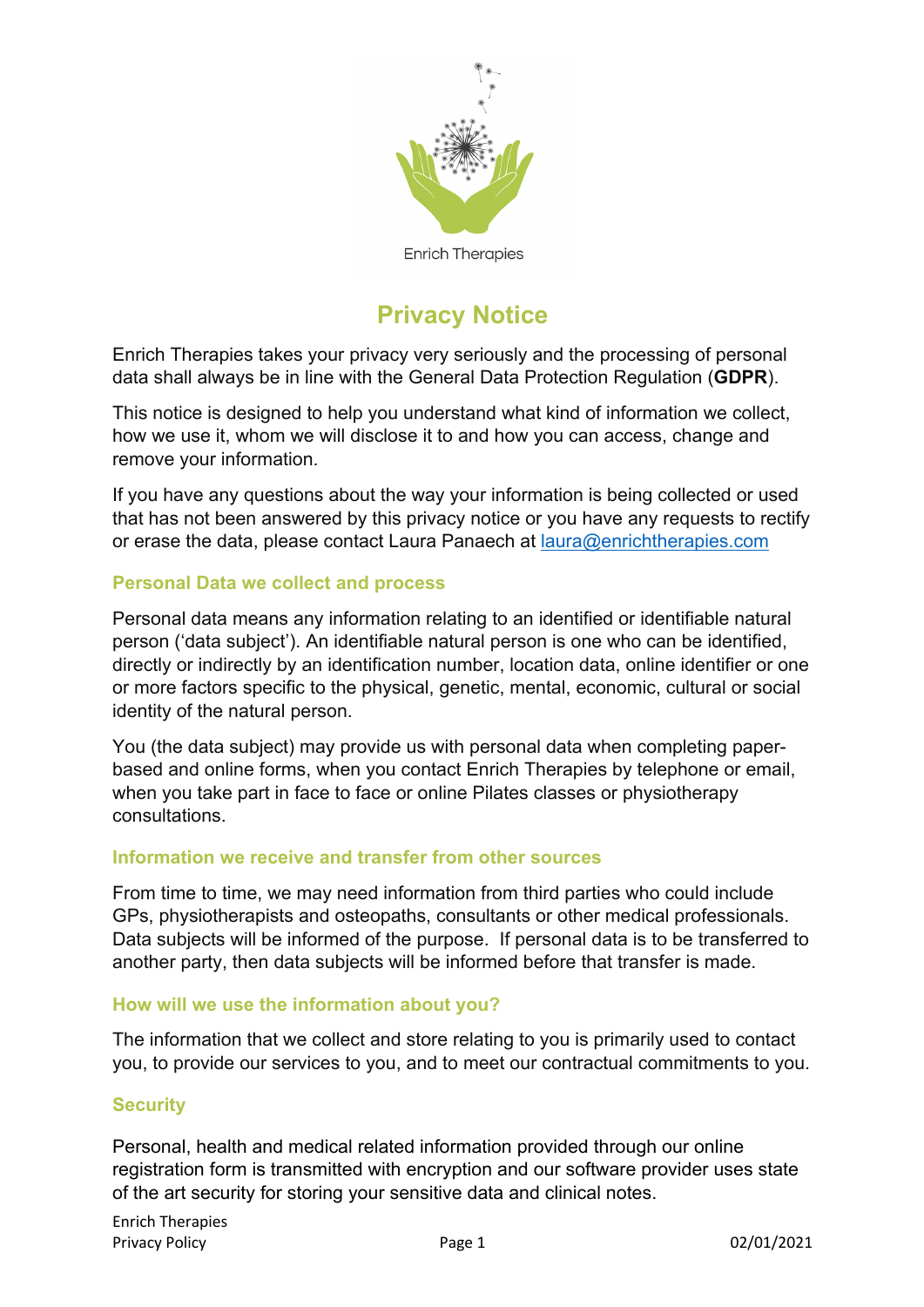

The transmission of information via email and other electronic forms of communication is not encrypted and is not completely secure. We cannot guarantee security, safe receipt or confidentiality and cannot be held liable for any loss or damage which you may suffer as a result of our use of these communication channels. Once we have received your personal data, we will use strict procedures and security features to try to prevent unauthorised access.

Sensitive data shall only be transmitted by email with the consent of the data subject. For example when clients ask for an electronic copy of a GP referral letter.

Please tell us if you do not want us to use email or other electronic forms of communication.

## **Social Media Platforms**

Communication, engagement and actions taken through external social media platforms that Enrich Therapies participate on are subject to the terms and conditions as well as the privacy policies held with each social media platform respectively. We will not ask for any sensitive information through social media platforms and encourage users wishing to discuss sensitive details to contact us by telephone instead.

## **Photos, videos and online classes and consultations**

We will ask for your consent prior to taking photos or videos of you for our website or Facebook page. We will not record any online classes or consultations without your prior consent.

## **Cookies**

The Enrich Therapies website uses session ID cookies. Cookies are small text files that are placed on your computer or mobile phone when you browse websites. A cookie ID is a unique identifier of the cookie. It consists of a character string through which Internet pages and servers can be assigned to the specific Internet browser in which the cookie was stored. A specific Internet browser can be recognised and identified using the unique cookie ID. Our cookies help to make it easier for users to utilise the website e.g. to minimise load times and save on server processing. Once you close your browser, the cookie terminates and is erased. You can usually switch cookies off by adjusting your browser settings to stop it from accepting cookies. Doing so however will likely limit the functionality of the site.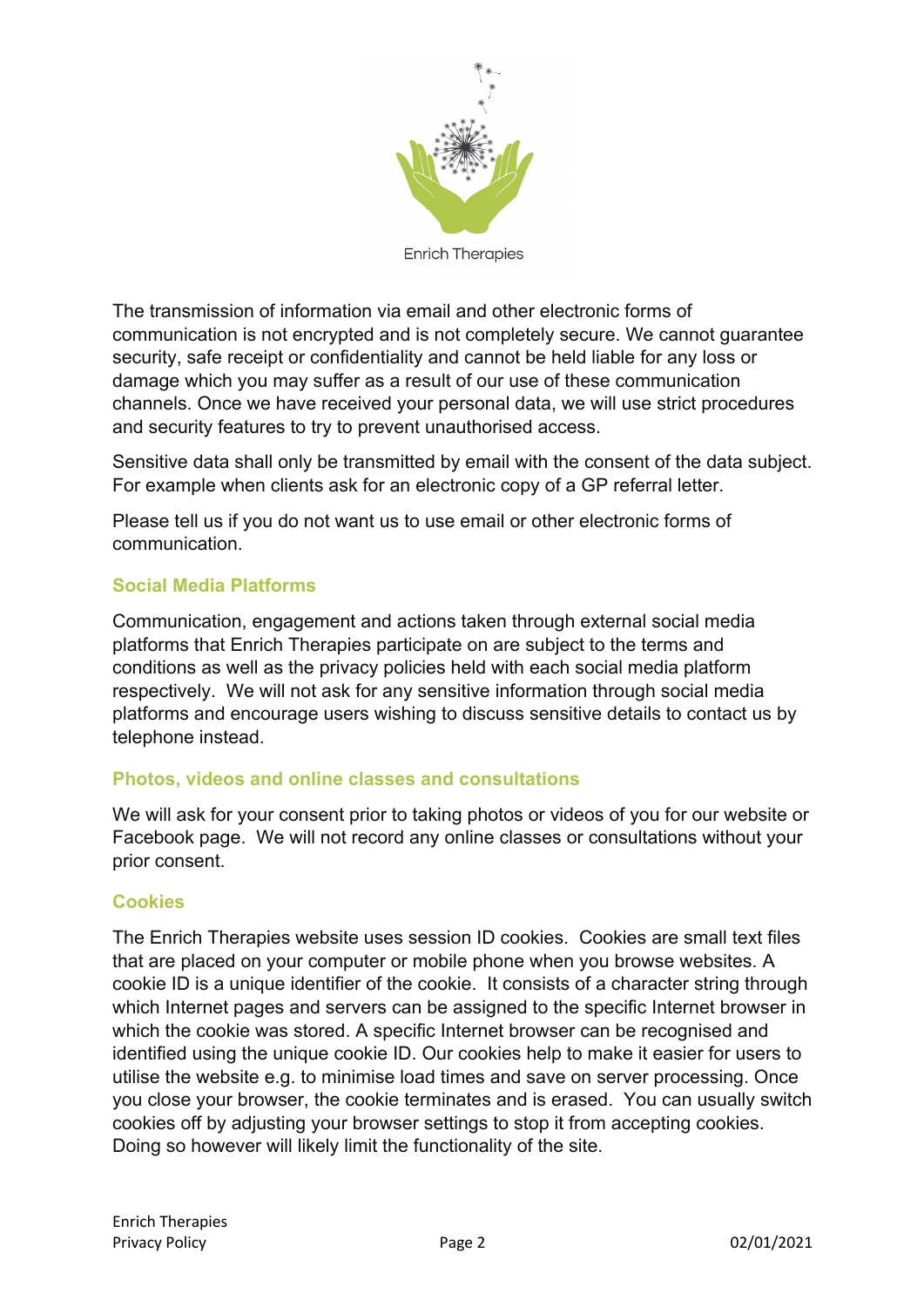

## **Google Analytics**

Our website also uses Google Analytics to collect statistical information about the number of visitors to our website. This information includes pages visited and content searched. We use this information to analyse what content interests our visitors and to help us improve our website and the services we provide. Further information can be obtained from the Google Privacy Policy. This data will not identify you directly or indirectly. You may disable the Google Analytics function by means of a browser add-on to ensure the prevention of the sending of any analytical information to Google.

## **Data Security - Storage**

All electronic copies of personal data are stored on systems that are password and/or passcode protected.

All hard copies of personal data shall be stored securely in lockable filing cabinets.

#### **Data Retention**

If the data subject enters into a contract with Enrich Therapies then the consultation notes will be kept for 7 years after the last appointment. In the case of children, records will be kept for 7 years after they reach the age of majority (18). This is a requirement of our Health Professions Insurance Policy.

#### **Data Disposal**

All disposal is carried out securely and records will be destroyed so that they are not retrievable.

#### **Data Breaches**

We will report any unlawful breach of data as required by the GDPR within 72 hours of the breach occurring, if it is considered that there is an actual, or possibility that data within our control has been compromised.

#### **Changes to our Privacy Notice**

This privacy notice may change from time to time in line with legislation or developments of the business. We will not explicitly inform our clients or website users of these changes. Instead we recommend that you check this page https://www.enrichtherapies.com/Privacy\_notice.pdf for policy changes.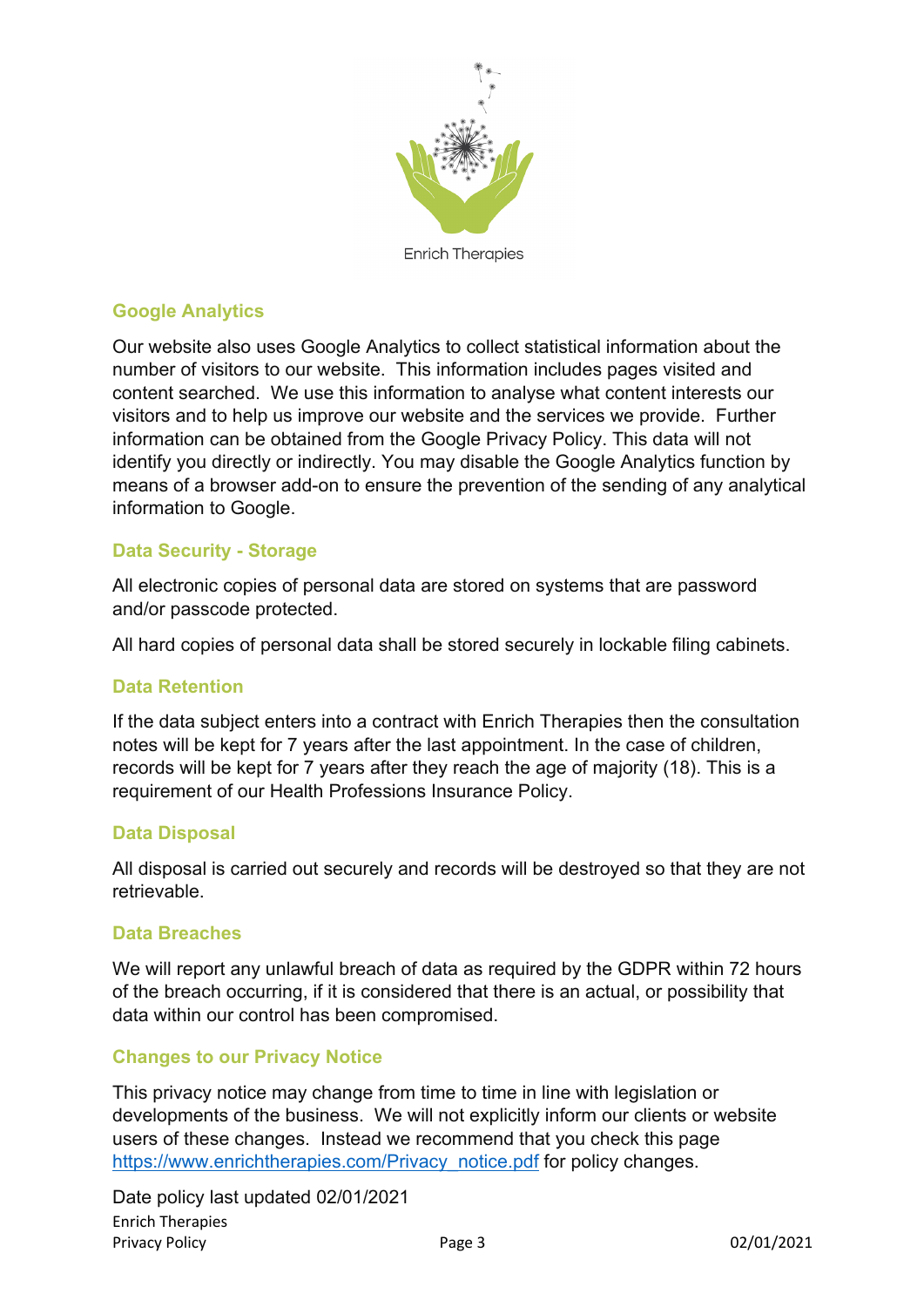

## **Your rights**

Individuals are provided with legal rights governing the use of their personal data under the Data Protection Act 2018.

## **1) The right to be informed**

According to GDPR Principles personal data shall be processed lawfully, fairly and in a transparent manner in relation to a data subject.

This privacy notice has been written to help you keep informed about the data we process and your rights.

## **2) The right of access**

Each data subject shall have the right to obtain from the data controller (Laura Panaech) information about his or her personal data stored at any time and a copy of this information, if an individual makes a written request.

We will provide the information within 1 month at no fee (unless repeated or unreasonable requests are made).

The following information shall be provided:

- i. The purposes of the processing of personal data.
- ii. The categories of personal data concerned.
- iii. The recipients or categories of recipients to whom the personal data have been or will be disclosed.
- iv. The envisaged period for which the personal data will be stored.
- v. The rights of rectification or erasure of personal data, or restriction of processing of personal data concerning the data subject, or to object to such processing.
- vi. Details of the subject's right to complain to the Information Commissioner's Office (the supervisory authority under the GDPR)
- vii. Where the personal data are not collected from the data subject, any available information as to their source.
- viii. Any existence of automated decision making.

## **3) The right to rectification**

Each subject has the right to ask us to rectify any inaccurate or incomplete personal data concerning him or her.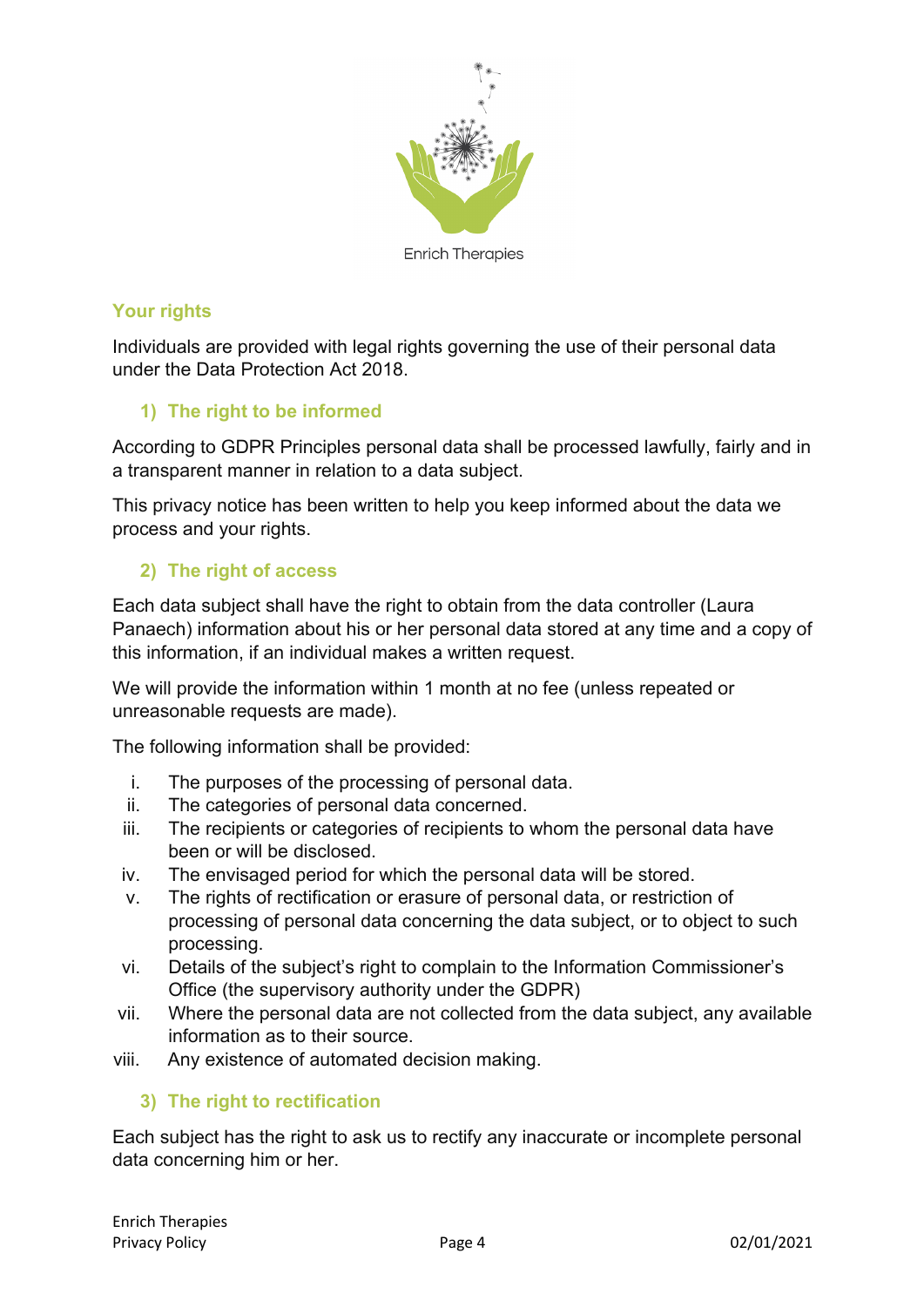

We will rectify the personal data in question and inform the data subject of that rectification. The only exception to rectification may be if the information conflicts with a valid medical opinion.

# **4) The right to erasure (to be forgotten)**

Data subjects have the right to ask us to delete personal information from our systems without giving us any reason and at any time.

Subject to certain GDPR exceptions (such as where we have a legal obligation to retain the data or to protect our legitimate interests, we have an obligation to act without undue delay to erase personal data where one of the following grounds applies:

- i. The personal data are no longer necessary in relation to the purposes for which they were collected or otherwise processed.
- ii. The data subject objects to the processing and there are no overriding legitimate grounds for the processing.
- iii. The data subject wishes to withdraw their consent to us holding and processing their personal data.
- iv. The personal data have been unlawfully processed.
- v. The personal data needs to be erased in order for us to comply with a particular legal obligation.

## **5) The right of restriction of Processing**

Data subjects may be entitled to limit the purposes for which we can process the data where one of the following applies:

- i. The accuracy of the data is contested by the data subject.
- ii. Processing is unlawful and the data subject requests restriction instead of erasure.
- iii. Data is no longer needed by the controller but the data subject needs it for the establishment, exercise or defence of legal claims.

## **6) The right to Data Portability**

Data subjects have the right to transfer their personal data between controllers without hindrance from us.

## **7) The right to object to processing**

We will only process data where we can demonstrate lawful grounds for doing so.